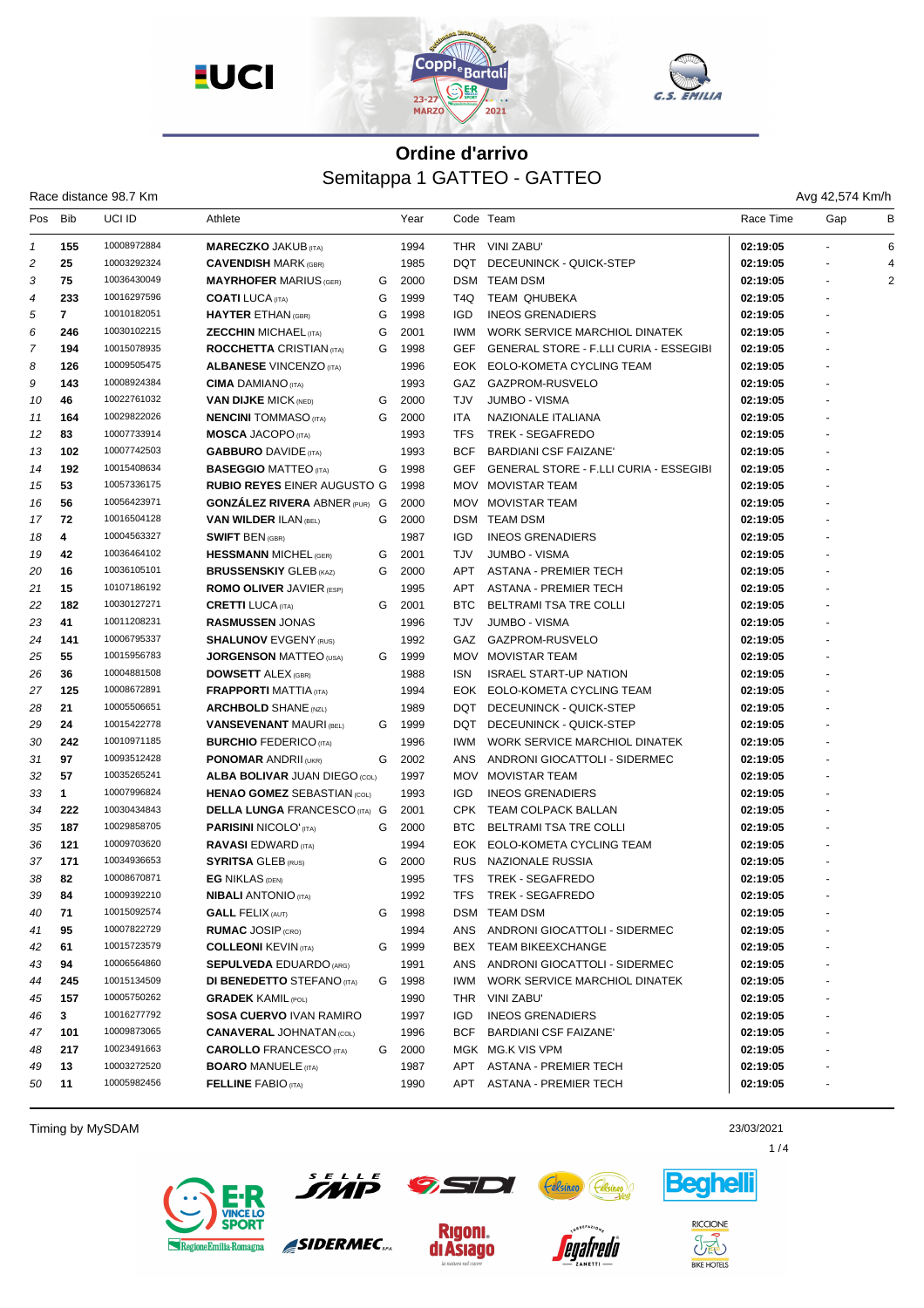





Race distance 98.7 Km

| Pos | Bib     | UCI ID                     | Athlete                              |   | Year |            | Code Team                              | Race Time | Gap            | B |
|-----|---------|----------------------------|--------------------------------------|---|------|------------|----------------------------------------|-----------|----------------|---|
| 51  | 196     | 10015832000                | <b>VISINTAINER LORENZO</b> (ITA)     | G | 1999 | <b>GEF</b> | GENERAL STORE - F.LLI CURIA - ESSEGIBI | 02:19:05  |                |   |
| 52  | 105     | 10010185788                | <b>COVILI LUCA</b> (ITA)             |   | 1997 | <b>BCF</b> | <b>BARDIANI CSF FAIZANE</b>            | 02:19:05  |                |   |
| 53  | 106     | 10014968191                | <b>MONACO ALESSANDRO (ITA)</b>       | G | 1998 | <b>BCF</b> | <b>BARDIANI CSF FAIZANE</b>            | 02:19:05  |                |   |
| 54  | 241     | 10009499617                | <b>GARAVAGLIA</b> GIACOMO (ITA)      |   | 1996 | IWM.       | WORK SERVICE MARCHIOL DINATEK          | 02:19:05  |                |   |
| 55  | 225     | 10041514162                | <b>AYUSO PESQUERA JUAN (ESP)</b>     | G | 2002 |            | CPK TEAM COLPACK BALLAN                | 02:19:05  |                |   |
| 56  | 142     | 10010201350                | <b>RIKUNOV PETR (RUS)</b>            |   | 1997 |            | GAZ GAZPROM-RUSVELO                    | 02:19:05  |                |   |
| 57  | 234     | 10023500757                | <b>MULUEBERHAN HENOK (ERI)</b>       | G | 1999 | T4Q        | TEAM QHUBEKA                           | 02:19:05  |                |   |
| 58  | 185     | 10084075035                | <b>MILESI</b> LORENZO (ITA)          | G | 2002 | BTC        | <b>BELTRAMI TSA TRE COLLI</b>          | 02:19:05  |                |   |
| 59  | $22 \,$ | 10009637033                | <b>HONORE MIKKEL FROLICH (DEN)</b>   |   | 1997 | <b>DQT</b> | DECEUNINCK - QUICK-STEP                | 02:19:05  |                |   |
| 60  | 124     | 10023603013                | <b>FETTER ERIK (HUN)</b>             | G | 2000 | EOK        | EOLO-KOMETA CYCLING TEAM               | 02:19:05  |                |   |
| 61  | 186     | 10030220635                | <b>DE PRETTO DAVIDE (ITA)</b>        | G | 2002 | BTC        | BELTRAMI TSA TRE COLLI                 | 02:19:05  |                |   |
| 62  | 64      | 10006720161                | <b>HOWSON DAMIEN (AUS)</b>           |   | 1992 | BEX        | <b>TEAM BIKEEXCHANGE</b>               | 02:19:05  |                |   |
| 63  | 33      | 10003085994                | <b>HERMANS BEN (BEL)</b>             |   | 1986 | <b>ISN</b> | <b>ISRAEL START-UP NATION</b>          | 02:19:05  |                |   |
| 64  | 131     | 10015709132                | <b>AZPARREN</b> XABIER MIKEL (ESP) G |   | 1999 | EUS.       | EUSKALTEL - EUSKADI                    | 02:19:05  |                |   |
| 65  | 111     | 10007245476                | <b>LASTRA MARTINEZ JONATHAN</b>      |   | 1993 | CJR.       | CAJA RURAL-SEGUROS RGA                 | 02:19:05  |                |   |
| 66  | 153     | 10005658114                | <b>ZARDINI</b> EDOARDO (ITA)         |   | 1989 |            | THR VINI ZABU'                         | 02:19:05  | ÷.             |   |
| 67  | 176     | 10008855878                | <b>VDOVIN ALEKSANDR (RUS)</b>        |   | 1993 | <b>RUS</b> | NAZIONALE RUSSIA                       | 02:19:05  |                |   |
| 68  | 45      | 10023376475                | <b>LEEMEREIZE GIJS (NED)</b>         | G | 1999 | <b>TJV</b> | <b>JUMBO - VISMA</b>                   | 02:19:05  |                |   |
| 69  | 145     | 10014401955                | <b>SCARONI</b> CRISTIAN (ITA)        |   | 1997 |            | GAZ GAZPROM-RUSVELO                    | 02:19:05  |                |   |
| 70  | 17      | 10009360783                | <b>CONTRERAS RODRIGO (COL)</b>       |   | 1994 | APT        | ASTANA - PREMIER TECH                  | 02:19:05  |                |   |
| 71  | 224     | 10030102114                | <b>MARTINELLI ALESSIO</b> (ITA)      | G | 2001 |            | CPK TEAM COLPACK BALLAN                | 02:19:05  |                |   |
| 72  | 237     | 10021918142                | <b>CHRISTENSEN</b> DREW (NZL)        | G | 2001 | T4Q        | <b>TEAM QHUBEKA</b>                    | 02:19:05  |                |   |
| 73  | 166     | 10029928928                | <b>TOLIO ALEX (ITA)</b>              | G | 2000 | <b>ITA</b> | NAZIONALE ITALIANA                     | 02:19:05  |                |   |
| 74  | 231     | 10005691658                | <b>HENAO MONTOYA SERGIO LUIS</b>     |   | 1987 | T4Q        | TEAM QHUBEKA                           | 02:19:05  |                |   |
| 75  | 63      | 10006291442                | <b>HEPBURN MICHAEL (AUS)</b>         |   | 1991 |            | BEX TEAM BIKEEXCHANGE                  | 02:19:05  |                |   |
| 76  | 66      | 10074756971                | <b>SCHULTZ NICHOLAS (AUS)</b>        |   | 1994 | BEX        | <b>TEAM BIKEEXCHANGE</b>               | 02:19:05  |                |   |
| 77  | 44      | 10021708378                | <b>FISCHER-BLACK FINN (NZL)</b>      | G | 2001 | <b>TJV</b> | <b>JUMBO - VISMA</b>                   | 02:19:05  |                |   |
| 78  | 32      | 10051994206                | <b>PICCOLI JAMES</b> (CAN)           |   | 1991 | <b>ISN</b> | <b>ISRAEL START-UP NATION</b>          | 02:19:05  |                |   |
| 79  | 5       | 10042809619                | <b>RODRIGUEZ CANO CARLOS (ESP) G</b> |   | 2001 | <b>IGD</b> | <b>INEOS GRENADIERS</b>                | 02:19:05  |                |   |
| 80  | 113     | 10015906869                | <b>LAZKANO LOPEZ OIER (ESP)</b>      | G | 1999 | <b>CJR</b> | CAJA RURAL-SEGUROS RGA                 | 02:19:05  |                |   |
| 81  | 172     | 10034952922                | <b>BERSENEV NIKITA (RUS)</b>         | G | 2000 | <b>RUS</b> | NAZIONALE RUSSIA                       | 02:19:05  |                |   |
| 82  | 51      | 10015833818                | <b>CARRETERO HECTOR (ESP)</b>        |   | 1995 |            | MOV MOVISTAR TEAM                      | 02:19:05  |                |   |
| 83  | 161     | 10007260331                | <b>SENNI MANUEL (ITA)</b>            |   | 1992 | ITA        | NAZIONALE ITALIANA                     | 02:19:05  |                |   |
| 84  | 137     | 10005750161                | <b>BRAVO OIARBIDE GARIKOITZ</b>      |   | 1989 | <b>EUS</b> | EUSKALTEL - EUSKADI                    | 02:19:05  |                |   |
| 85  | 165     | 10030342489                | <b>FRIGO MARCO (ITA)</b>             | G | 2000 | ITA        | NAZIONALE ITALIANA                     | 02:19:05  |                |   |
| 86  | 6       | 10009793950                | <b>DUNBAR EDWARD (IRL)</b>           |   | 1996 | <b>IGD</b> | <b>INEOS GRENADIERS</b>                | 02:19:05  |                |   |
| 87  | 86      | 10030804049                | <b>TIBERI</b> ANTONIO (ITA)          | G | 2001 | <b>TFS</b> | TREK - SEGAFREDO                       | 02:19:05  |                |   |
| 88  | 127     | 10011235008                | <b>FORTUNATO LORENZO (ITA)</b>       |   | 1996 | EOK        | EOLO-KOMETA CYCLING TEAM               | 02:19:05  |                |   |
| 89  | 195     | 10015792792                | <b>TOSIN RICCARDO</b> (ITA)          | G | 1998 | <b>GEF</b> | GENERAL STORE - F.LLI CURIA - ESSEGIBI | 02:19:05  | $\overline{a}$ |   |
| 90  | 123     | 10031387665                | <b>FANCELLU ALESSANDRO</b> (ITA)     | G | 2000 |            | EOK EOLO-KOMETA CYCLING TEAM           | 02:19:05  |                |   |
| 91  | 85      | 10009583883                | <b>GHEBREIGZABHIER AMANUEL</b>       |   | 1994 | <b>TFS</b> | <b>TREK - SEGAFREDO</b>                | 02:19:05  |                |   |
| 92  | 226     | 10029403108                | <b>PETRUCCI MATTIA (ITA)</b>         | G | 2000 |            | CPK TEAM COLPACK BALLAN                | 02:19:05  |                |   |
| 93  | 12      | 10010041100                | <b>STALNOV NIKITA (KAZ)</b>          |   | 1991 | APT        | <b>ASTANA - PREMIER TECH</b>           | 02:19:05  |                |   |
| 94  | 243     | 10014478343                | <b>COLOMBO RAUL (ITA)</b>            |   | 1996 | IWM        | WORK SERVICE MARCHIOL DINATEK          |           |                |   |
|     |         | 10011151950                |                                      |   |      |            |                                        | 02:19:05  |                |   |
| 95  | 206     | 10010970579                | <b>SZARKA GERGELY (HUN)</b>          | G | 1998 |            | GTS GIOTTI VICTORIA - SAVINI DUE       | 02:19:05  |                |   |
| 96  | 212     |                            | <b>SALVIETTI NICCOLO' (ITA)</b>      |   | 1993 |            | MGK MG.K VIS VPM                       | 02:19:05  |                |   |
| 97  | 193     | 10014405490<br>10005391564 | LUCCA RICCARDO (ITA)                 |   | 1997 | GEF        | GENERAL STORE - F.LLI CURIA - ESSEGIBI | 02:19:05  |                |   |
| 98  | 35      |                            | <b>BRANDLE MATTHIAS (AUT)</b>        |   | 1989 | <b>ISN</b> | <b>ISRAEL START-UP NATION</b>          | 02:19:05  |                |   |
| 99  | 133     | 10041703213                | <b>CUADRADO RUIZ DE GAUNA</b>        |   | 1997 |            | EUS EUSKALTEL - EUSKADI                | 02:19:05  |                |   |
| 100 | 201     | 10053731112                | <b>DIMA EMIL (ROU)</b>               |   | 1997 |            | GTS GIOTTI VICTORIA - SAVINI DUE       | 02:19:05  |                |   |

Timing by MySDAM 23/03/2021





SIDERMEC.

**Rigoni.** 

di Asiago



*enatredo* 



 $2/4$ 

**RICCIONE** JÃ

**Beahell** 

**BIKE HOTELS**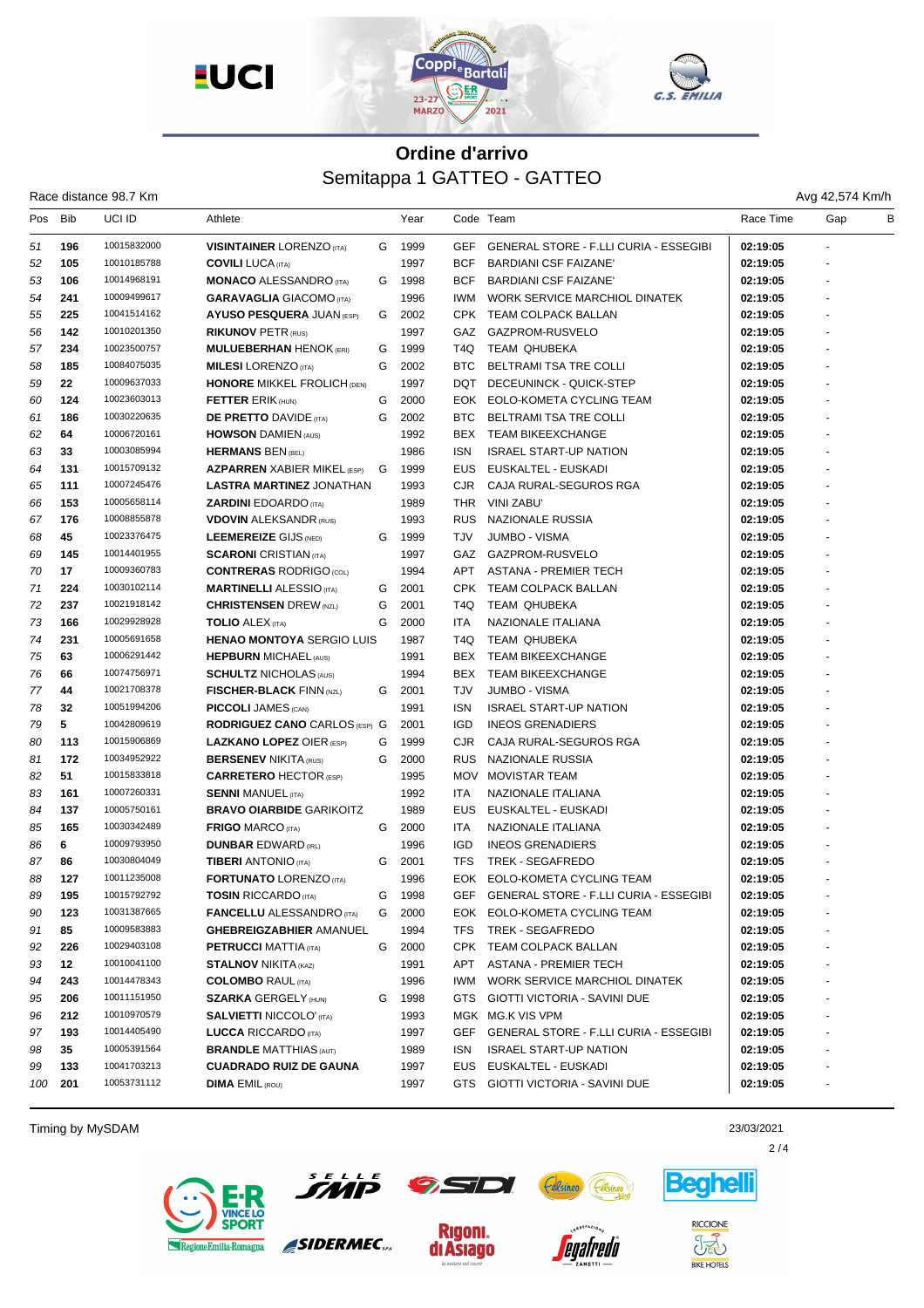

|  | Race distance 98.7 Km |  |  |
|--|-----------------------|--|--|
|--|-----------------------|--|--|

Avg 42,574 Km/h

| Pos     | Bib     | <b>UCI ID</b> | Athlete                              |   | Year |            | Code Team                                     | Race Time | в<br>Gap |
|---------|---------|---------------|--------------------------------------|---|------|------------|-----------------------------------------------|-----------|----------|
| 101     | 115     | 10016193021   | <b>OSORIO CARVAJAL</b>               | G | 1998 | CJR.       | CAJA RURAL-SEGUROS RGA                        | 02:19:05  |          |
| 102     | 247     | 10000991808   | <b>REBELLIN</b> DAVIDE (ITA)         |   | 1971 | <b>IWM</b> | WORK SERVICE MARCHIOL DINATEK                 | 02:19:05  |          |
| 103     | 117     | 10042384839   | MURGUIALDAY ELORZA JOKIN G           |   | 2000 | <b>CJR</b> | CAJA RURAL-SEGUROS RGA                        | 02:19:05  |          |
| 104     | 81      | 10014404985   | <b>CONCI</b> NICOLA (ITA)            |   | 1997 | <b>TFS</b> | TREK - SEGAFREDO                              | 02:19:05  |          |
| 105     | 96      | 10010086970   | <b>RAVANELLI SIMONE</b> (ITA)        |   | 1995 | ANS        | ANDRONI GIOCATTOLI - SIDERMEC                 | 02:19:05  |          |
| 106     | 197     | 10009639255   | <b>ZAHIRI</b> ABDERRAHIM (MAR)       |   | 1996 | <b>GEF</b> | <b>GENERAL STORE - F.LLI CURIA - ESSEGIBI</b> | 02:19:05  |          |
| 107     | 216     | 10019372601   | <b>DOUBLE PAUL (GBR)</b>             |   | 1996 |            | MGK MG.K VIS VPM                              | 02:19:05  |          |
| 108     | 34      | 10007882242   | <b>NIV GUY (ISR)</b>                 |   | 1994 | <b>ISN</b> | <b>ISRAEL START-UP NATION</b>                 | 02:19:05  |          |
| 109     | 223     | 10030050479   | <b>PLEBANI NICOLA</b> (ITA)          | G | 2001 |            | CPK TEAM COLPACK BALLAN                       | 02:19:05  |          |
| 110     | 147     | 10075083741   | <b>VACEK MATHIAS</b> (CZE)           | G | 2002 | GAZ        | GAZPROM-RUSVELO                               | 02:19:05  |          |
| 111     | 144     | 10009818202   | <b>KUZMIN ANTON (KAZ)</b>            |   | 1997 |            | GAZ GAZPROM-RUSVELO                           | 02:19:05  |          |
| 112     | 203     | 10005503217   | <b>GUARDINI ANDREA</b> (ITA)         |   | 1989 | <b>GTS</b> | <b>GIOTTI VICTORIA - SAVINI DUE</b>           | 02:19:05  |          |
| 113     | 151     | 10009974816   | <b>BEVILACQUA</b> SIMONE (ITA)       |   | 1997 | THR        | VINI ZABU'                                    | 02:19:05  |          |
| 114     | 146     | 10008018850   | <b>VELASCO SIMONE (ITA)</b>          |   | 1995 |            | GAZ GAZPROM-RUSVELO                           | 02:19:05  |          |
| 115     | 154     | 10004501891   | <b>FRAPPORTI MARCO (ITA)</b>         |   | 1985 | THR        | VINI ZABU'                                    | 02:19:05  |          |
| 116     | 14      | 10009818101   | <b>NATAROV YURIY (KAZ)</b>           |   | 1986 | APT        | <b>ASTANA - PREMIER TECH</b>                  | 02:19:05  |          |
| 117     | 221     | 10030125049   | <b>BOSCARO</b> DAVIDE (ITA)          | G | 2000 | CPK        | <b>TEAM COLPACK BALLAN</b>                    | 02:19:05  |          |
| 118     | 183     | 10030302376   | <b>BALESTRA LORENZO</b> (ITA)        | G | 2002 | <b>BTC</b> | BELTRAMI TSA TRE COLLI                        | 02:19:05  |          |
| 119     | 227     | 10030129493   | <b>UMBRI</b> GIDAS (ITA)             | G | 2001 |            | CPK TEAM COLPACK BALLAN                       | 02:19:05  |          |
| 120     | 91      | 10016009832   | <b>CEPEDA JEFFERSON (ECU)</b>        | G | 1998 | ANS        | ANDRONI GIOCATTOLI - SIDERMEC                 | 02:19:05  |          |
| 121     | 173     | 10015265659   | <b>MUKHOMEDIAROV DMITRII (RUS)</b>   | G | 1999 | <b>RUS</b> | NAZIONALE RUSSIA                              | 02:19:05  |          |
| 122     | 191     | 10058443692   | <b>GORAK DOMINIK (POL)</b>           | G | 2001 | <b>GEF</b> | <b>GENERAL STORE - F.LLI CURIA - ESSEGIBI</b> | 02:19:05  |          |
| 123     | 103     | 10009700889   | <b>GAROSIO ANDREA</b> (ITA)          |   | 1993 | <b>BCF</b> | <b>BARDIANI CSF FAIZANE'</b>                  | 02:19:05  |          |
| 124     | 116     | 10008682793   | <b>SAEZ BENITO HECTOR (ESP)</b>      |   | 1993 | CJR.       | CAJA RURAL-SEGUROS RGA                        | 02:19:05  |          |
| 125     | 31      | 10003094280   | <b>DE MARCHI</b> ALESSANDRO (ITA)    |   | 1986 | <b>ISN</b> | <b>ISRAEL START-UP NATION</b>                 | 02:19:05  |          |
| 126     | 175     | 10010165277   | <b>NIKIFOROV ARSENII (RUS)</b>       | G | 1998 | <b>RUS</b> | NAZIONALE RUSSIA                              | 02:19:05  |          |
| 127     | 54      | 10010973714   | <b>JØRGENSEN</b> MATHIAS             |   | 1997 | MOV        | MOVISTAR TEAM                                 | 02:19:05  |          |
| 128     | 232     | 10010995841   | <b>SUNDERLAND DYLAN (AUS)</b>        |   | 1996 | T4Q        | TEAM QHUBEKA                                  | 02:19:05  |          |
| 129     | 204     | 10060805947   | <b>SINZA RAUL-ANTONIO (ROU)</b>      | G | 1999 | <b>GTS</b> | <b>GIOTTI VICTORIA - SAVINI DUE</b>           | 02:19:05  |          |
| 130     | 235     | 10031204880   | <b>GUASCO MATTIA</b> (ITA)           | G | 2000 | T4Q        | TEAM QHUBEKA                                  | 02:19:05  |          |
| 131     | 236     | 10015722771   | <b>PUPPIO ANTONIO</b> (ITA)          | G | 1999 | T4Q        | TEAM QHUBEKA                                  | 02:19:05  |          |
| 132     | 107     | 10009391503   | <b>CARBONI</b> GIOVANNI (ITA)        |   | 1995 | <b>BCF</b> | <b>BARDIANI CSF FAIZANE'</b>                  | 02:19:05  |          |
| 133     | 37      | 10015606674   | <b>BERWICK SEBASTIAN (AUS)</b>       | G | 1999 | <b>ISN</b> | <b>ISRAEL START-UP NATION</b>                 | 02:19:05  |          |
| 134     | 74      | 10023963529   | <b>HAYTER LEO (GBR)</b>              | G | 2001 | DSM        | TEAM DSM                                      | 02:19:05  |          |
| 135     | 215     | 10010128905   | <b>WRIGHT PAUL (NZL)</b>             | G | 1998 |            | MGK MG.K VIS VPM                              | 02:19:05  |          |
| 136     | 134     | 10015300419   | <b>JUARISTI ARRIETA</b> TXOMIN (ESP) |   | 1995 | <b>EUS</b> | EUSKALTEL - EUSKADI                           | 02:19:05  |          |
| 137     | 122     | 10008816775   | <b>DINA MARTON (HUN)</b>             |   | 1996 |            | EOK EOLO-KOMETA CYCLING TEAM                  | 02:19:05  |          |
| 138     | 184     | 10030311066   | <b>PIRAS ANDREA</b> (ITA)            | G | 2002 | <b>BTC</b> | BELTRAMI TSA TRE COLLI                        | 02:19:05  |          |
| 139     | 104     | 10010183263   | <b>RIVERA KEVIN (CRC)</b>            | G | 1998 | <b>BCF</b> | <b>BARDIANI CSF FAIZANE'</b>                  | 02:19:05  |          |
| 140     | 163     | 10006891630   | <b>SCARTEZZINI MICHELE (ITA)</b>     |   | 1992 | ITA        | NAZIONALE ITALIANA                            | 02:19:05  |          |
| 141     | 76      | 10016484930   | <b>VANDENABEELE HENRI (BEL)</b>      | G | 2000 | DSM        | <b>TEAM DSM</b>                               | 02:19:05  |          |
| 142     | 214     | 10030110905   | <b>DRAGHI</b> GUIDO (ITA)            | G | 2001 |            | MGK MG.K VIS VPM                              | 02:19:05  |          |
| 143 174 |         | 10015314361   | <b>SMIRNOV IVAN (RUS)</b>            | G | 1999 |            | RUS NAZIONALE RUSSIA                          | 02:19:05  |          |
| 144     | 65      | 10004595558   | <b>MEYER CAMERON (AUS)</b>           |   | 1988 |            | BEX TEAM BIKEEXCHANGE                         | 02:19:05  |          |
|         | 145 177 | 10006795438   | <b>SVESHNIKOV KIRILL (RUS)</b>       |   | 1992 |            | RUS NAZIONALE RUSSIA                          | 02:19:05  |          |
| 146     | 211     | 10009780715   | <b>RADICE RAFFAELE</b> (ITA)         |   | 1996 |            | MGK MG.K VIS VPM                              | 02:20:06  | 01:01    |
| 147     | 112     | 10009393624   | <b>CUADROS MORATA ALVARO (ESP)</b>   |   | 1995 | CJR.       | CAJA RURAL-SEGUROS RGA                        | 02:20:59  | 01:54    |
| 148     | 43      | 10022852170   | <b>PLUIMERS RICK (NED)</b>           | G | 2000 | TJV        | <b>JUMBO - VISMA</b>                          | 02:19:05  |          |
| 149     | 205     | 10013809144   | YUSTRE RODRIGUEZ KRISTIAN            |   | 1993 | GTS        | GIOTTI VICTORIA - SAVINI DUE                  | 02:19:05  |          |
| 150 77  |         | 10036354974   | <b>BRENNER MARCO (GER)</b>           | G | 2002 |            | DSM TEAM DSM                                  | 02:19:05  |          |
|         |         |               |                                      |   |      |            |                                               |           |          |

Timing by MySDAM 23/03/2021





SIDERMEC.

**Rigoni.** 

di Asiago



*egafredo* 



**BIKE HOTELS** 



 $3/4$